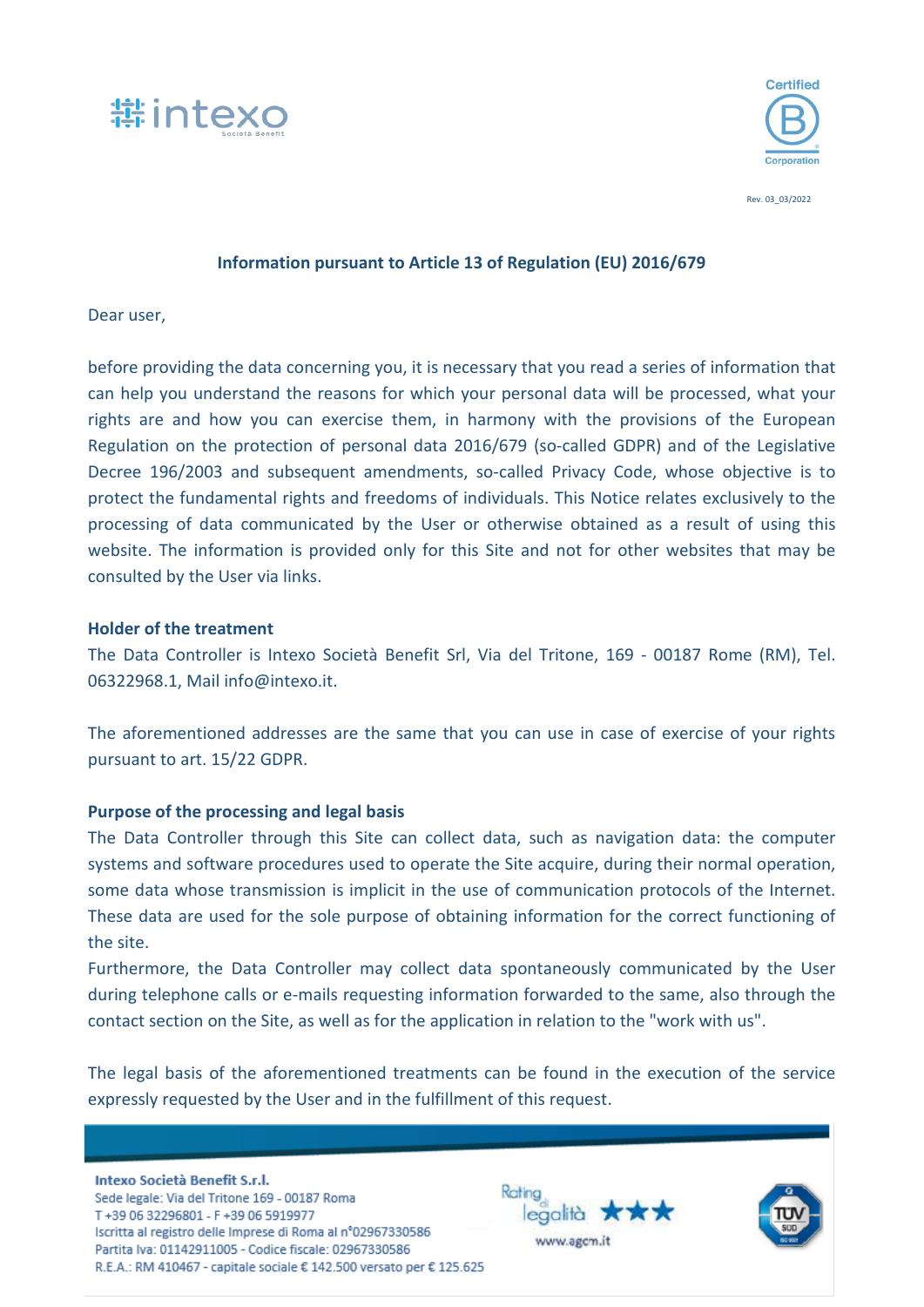



### **Recipients or categories of recipients to whom the personal data may be disclosed**

The data voluntarily provided through the site will be stored electronically in the site database on the host server and are protected with adequate security measures from the risks of loss, destruction and unauthorized access. The Data Controller informs that the persons specifically authorized by the same have access to the data, as well as any technicians and / or consultants responsible for managing the website - with whom contracts have been signed pursuant to art. 28 GDRR for the regularization of the relationship with the Data Processor: the data will not be further disclosed to third parties, except by virtue of state laws and specific requests from the Authority.

The updated list of Managers and persons in charge of processing is kept at the Data Controller's registered office.

#### **International data transfers**

The personal data collected or produced (processed) in the context of the site will not be transferred outside the European Union.

#### **Processing methods**

The processing of Personal Data is carried out by means of the operations indicated pursuant to art. 4 n. 2), of the "GDPR" and of the Applicable Regulations and more precisely: collection, registration, organization, conservation, consultation, processing, modification, selection, extraction, comparison, use, interconnection, blocking, communication, cancellation and destruction of data. The personal data of the interested party are subjected to both paper and electronic and / or automated processing, in any case in compliance with the principles of lawfulness, transparency and correctness and the provisions of art. 32 of the GDPR 2016/679 on security measures, by persons specifically appointed and in compliance with the provisions of art. 29 GDPR 2016/679.

#### **Retention period and duration of treatment**

Personal data will be kept for the time necessary to achieve the purposes for which they are collected, unless otherwise provided by law.

Intexo Società Benefit S.r.l. Sede legale: Via del Tritone 169 - 00187 Roma T+39 06 32296801 - F+39 06 5919977 Iscritta al registro delle Imprese di Roma al nº02967330586 Partita Iva: 01142911005 - Codice fiscale: 02967330586 R.E.A.: RM 410467 - capitale sociale € 142.500 versato per € 125.625